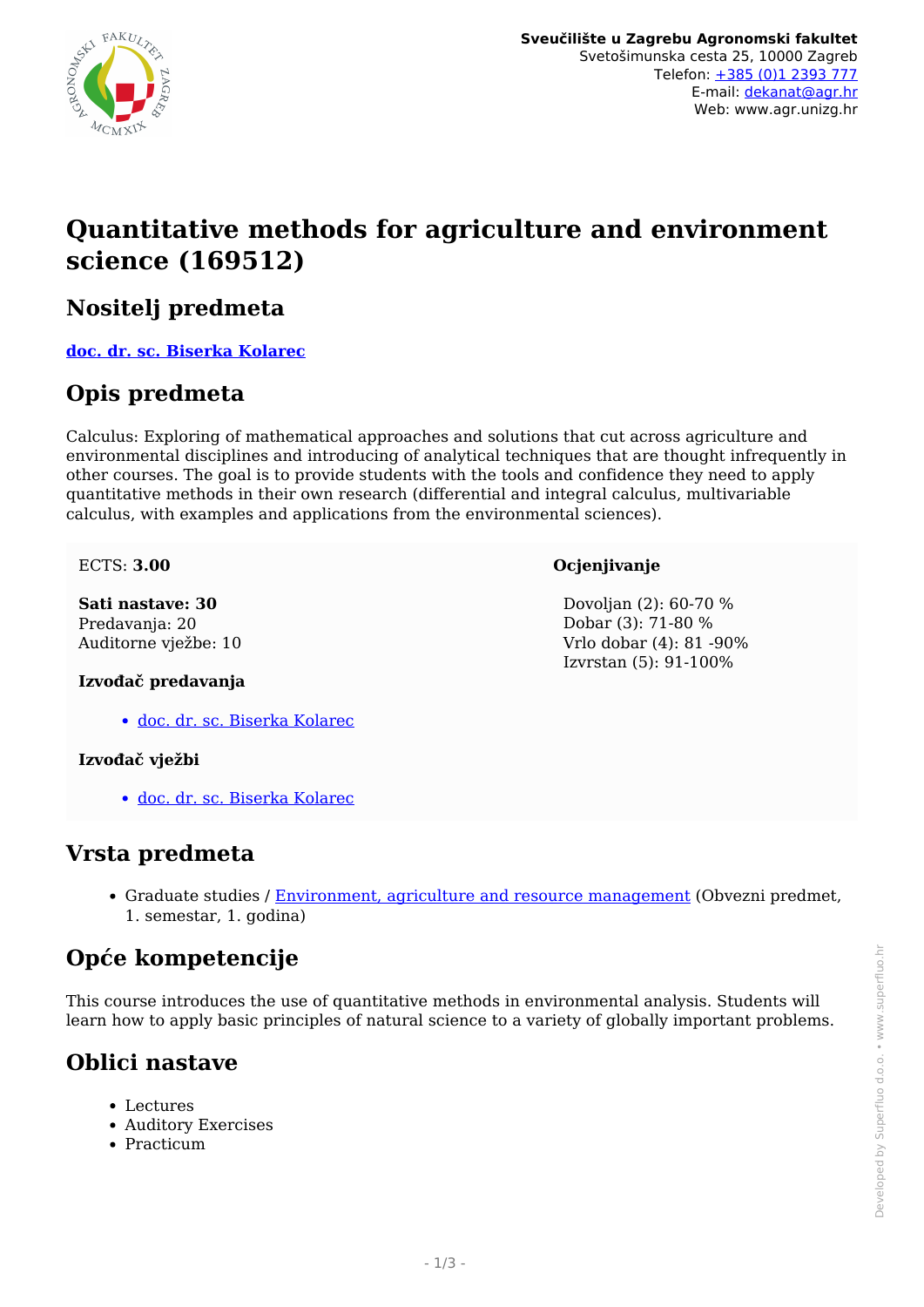

# **Ishodi učenja i način provjere**

| Ishod učenja                                                                                                                                                            | Način provjere                |
|-------------------------------------------------------------------------------------------------------------------------------------------------------------------------|-------------------------------|
| have working knowledge of basic concepts, methods and<br>techniques from calculus;                                                                                      | exam, practical work, project |
| be able to apply mathematical knowledge, insights and methods<br>to solve basic problems in life sciences (agriculture and<br>environment) using a systematic approach; | exam, practical work, project |
| be able to critically reflect upon the results:                                                                                                                         | exam, practical work, project |
| be able to interpret the results in terms of the problem that was<br>modelled mathematically;                                                                           | exam, practical work, project |
| be able to use mathematical software in elaborating<br>mathematical models.                                                                                             | exam, practical work, project |

# **Način rada**

#### **Obveze nastavnika**

- 1. Course planning
- 2. Selection and creation of teaching materials
- 3. Evaluation of course, teaching materials and curriculum
- 4. Construct tests
- 5. Grade students on the basis of their achievement

#### **Obveze studenta**

- 1. Attend lectures regularly
- 2. Do homeworks and participate actively during lectures
- 3. Write tests and win at least 25% of points on each test to get the signature
- 4. Do individual projects

## **Polaganje ispita**

| Elementi<br>praćenja | Maksimalno<br>bodova ili<br>udio u ocjeni | Bodovna skala Ocjena<br>ocjena | Broj sati<br>izravne<br>nastave | Ukupni broj<br>sati rada<br>prosječnog<br>studenta | ECTS bodovi |
|----------------------|-------------------------------------------|--------------------------------|---------------------------------|----------------------------------------------------|-------------|
| 1st exam             | 40 %                                      |                                | 14                              | 20                                                 |             |
| 2nd exam             | 30 %                                      |                                | 8                               | 20                                                 |             |
| 3rd exam             | 30 %                                      |                                | 8                               | 20                                                 |             |
| activity             | up to $10\%$                              |                                |                                 |                                                    |             |
| Total                | 100 %                                     |                                | 30                              | 60                                                 | 3           |

| Elementi praćenja | Opis                             | Rok       | Nadoknada |
|-------------------|----------------------------------|-----------|-----------|
| 3rd Exam          | I functions of several variables | 16th week |           |